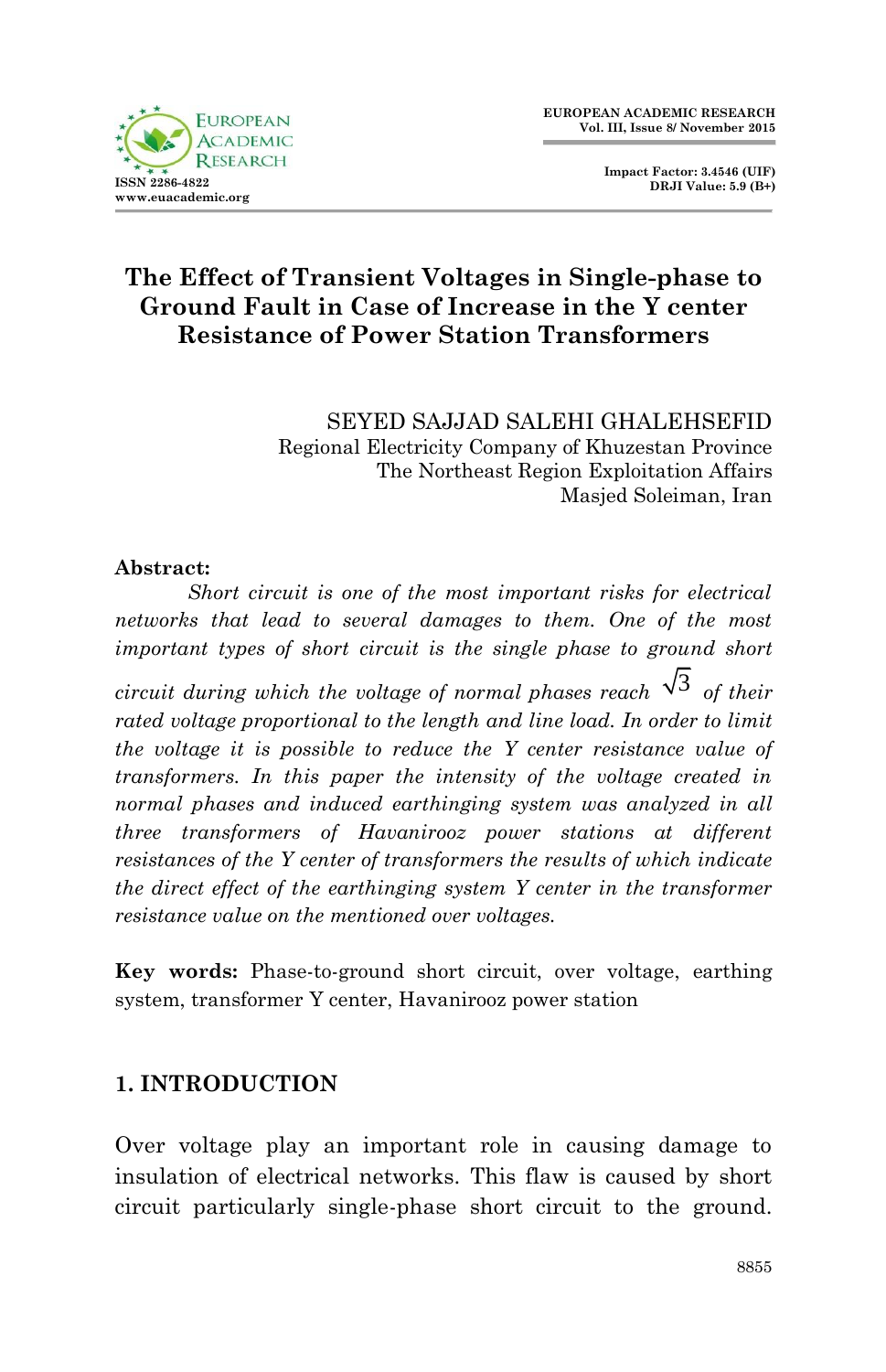Most of the protections in the electricity networks are employed to limit the created short circuits. Extensive studies have been conducted in relation to these problems. For example in Amir Kabir university of Iran in order to predict the system behavior in case of short circuit, arc modeling and simulation is employed along the transmission lines (Mousavi. 1998). Or in distribution of Electricity Company in Gilan Province, the sustainability, short-circuit and load distribution study was conducted in the rated voltage level of this company (Shojaee. 2012). Some researchers have focused their studies on short circuit calculations of electricity networks because in order to limit short circuit in the network first it is necessary to understand the nature and then the measures should be taken to limit it. Providing a new equivalent circuit of the short circuit in dry transformers and calculating its level in the distribution network by means of an impedance matrix is among such actions (Azizian. 2012)( Moghaddam. 1993).

Important studies were conducted to reduce the level of short circuit; including changing the network configuration a successful example of which was conducted in Isfahan province regional power company (Karimi. 2007) or the use of inductance in the zero center of power transformers in Bushehr province or Ramin power plant in Ahwaz to restrict possible short circuit (Roghanian. 2004)(Nasiri. 2006).

The most important short circuit which is more likely to occur than other short circuits is single-phase short circuit to ground. About 85 percent of short caused circuits are of the same type (Khedarzadeh. 2004). This type of short circuit while triggering strong currents imposes transient overvoltage as big as the rated voltage in normal phases (Yaraei Rostami. 2013). One of the important factors determining the increased voltage in normal phases during single-phase short circuit to ground is the amount of resistance in transformer Y center. The resistance that should be limited to a maximum of 2 ohms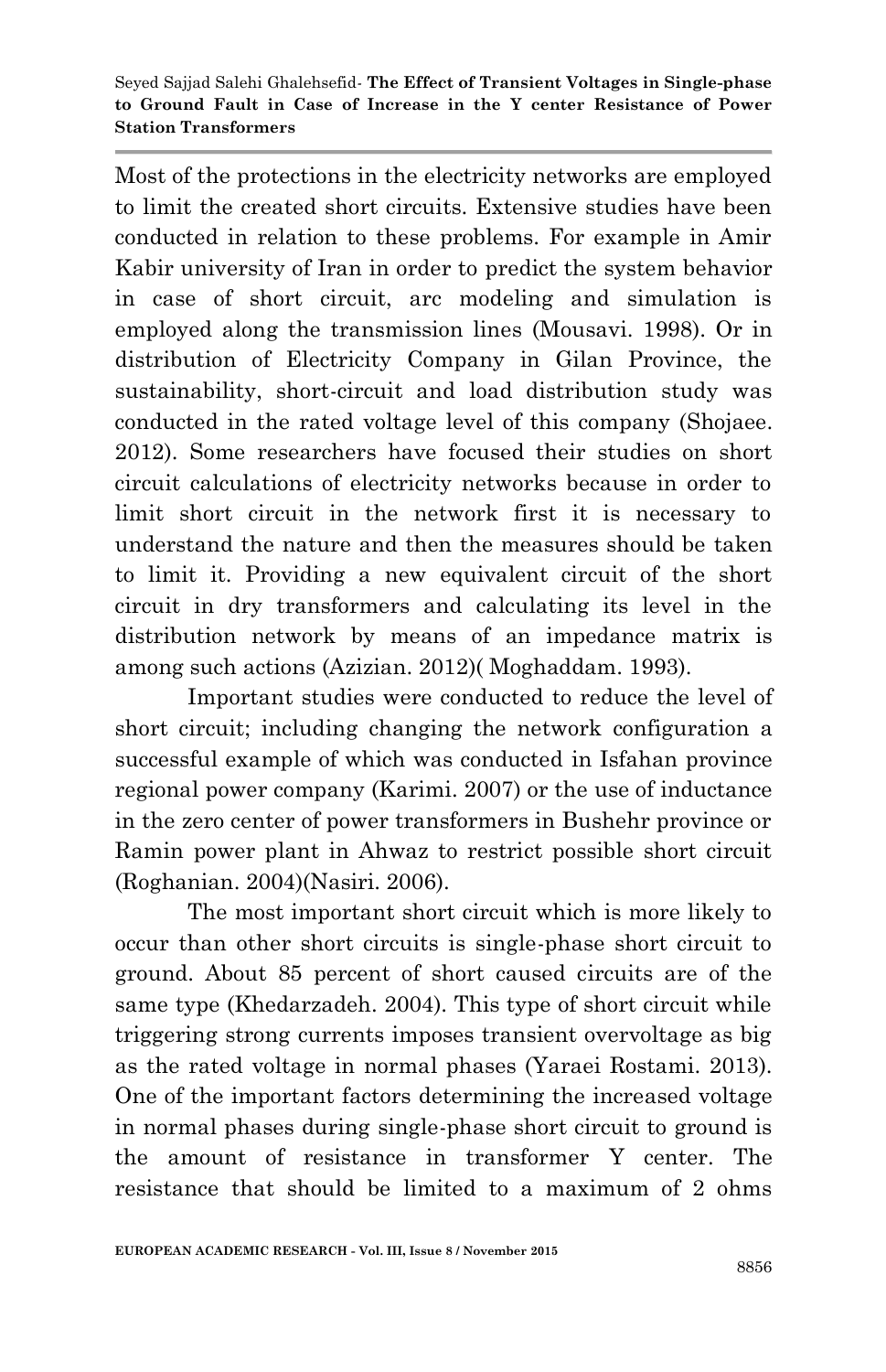standard level might increase for reasons such as rust and corrosion, the reduced moisture content of the ground, the lack of quality of the equipment used in the system, the lack of proper installation, intense vibrations and loosening of the connections, third harmonic currents and reduces ground path resistance due to increased longevity. The increase in the mentioned resistance level leads to overvoltage at normal phases during the creation of a single-phase short circuit to ground.

In order to limit the short circuit it is necessary to inspect and test the ground resistance of the transformers and other equipment regularly. In this paper Havanirooz power station which is one of the sub-stations in Khuzestan Regional Electricity Company and has the highest number of short circuit in the distribution network is selected and simulated in EMTP / WORK software which is the best program in the area of transients to analyze the created overvoltage in normal phases during single-phase short circuit to ground at different resistance levels of the Y center of the transformers. The results represent a very significant impact of the resistance levels of the Y center of the transformers on the overvoltage caused by single-phase short circuit to ground.

# **2. SINGLE-PHASE SHORT CIRCUIT TO GROUND**

The three-phase system vectors can be divided into three components two of which have opposite flow direction and one component has the same phase. The three mentioned components are known as positive, negative and zero components. In Figs. 1 and 2 the phase voltage breakdown into the mentioned components in the network are presented. The relationship between the components is as follows (Khedarzadeh. 2004):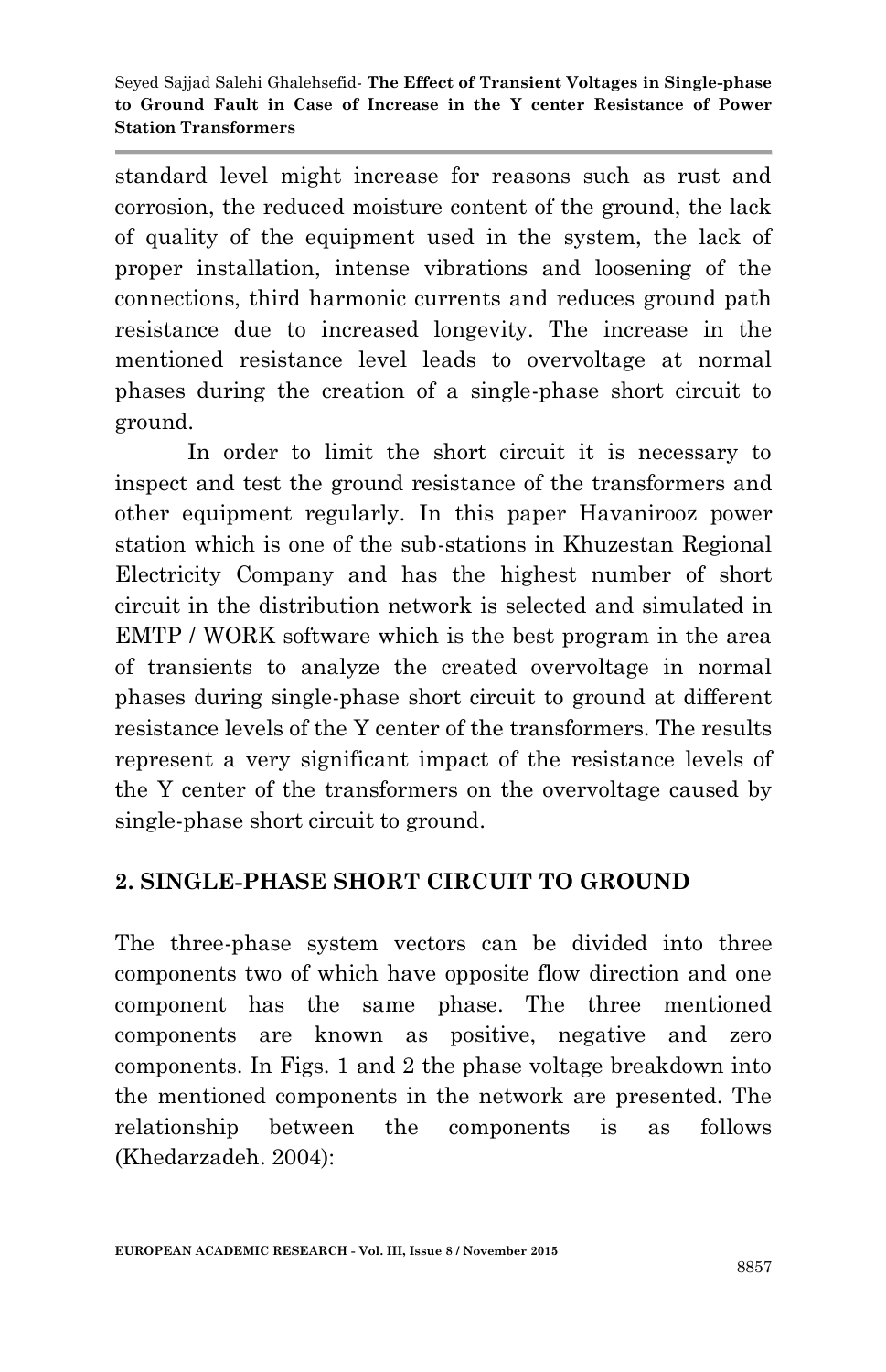$$
E_a = E_1 + E_2 + E_0
$$
  
\n
$$
\overline{E_b} = a^2 \overline{E_1} + a \overline{E_2} + \overline{E_0}
$$
  
\n
$$
\overline{E_c} = a \overline{E_1} + a^2 \overline{E_2} + a^2 \overline{E_0}
$$
  
\n
$$
\overline{E_1} = \frac{1}{3} (\overline{E_a} + a \overline{E_b} + a^2 \overline{E_c})
$$
  
\n
$$
\overline{E_2} = \frac{1}{3} (\overline{E_a} + a^2 \overline{E_b} + a \overline{E_c})
$$
  
\n
$$
\overline{E_0} = \frac{1}{3} (\overline{E_a} + \overline{E_b} + \overline{E_c})
$$
  
\n(2)  
\n
$$
\overline{E_1} = \frac{1}{3} (\overline{E_a} + \overline{E_b} + \overline{E_c})
$$
  
\n(3)



**components**



**Figure 2. The diagram of the positive component of a simple system with a fault in point F**

In the case of single-phase short circuit to ground as shown in Figure 3, we have: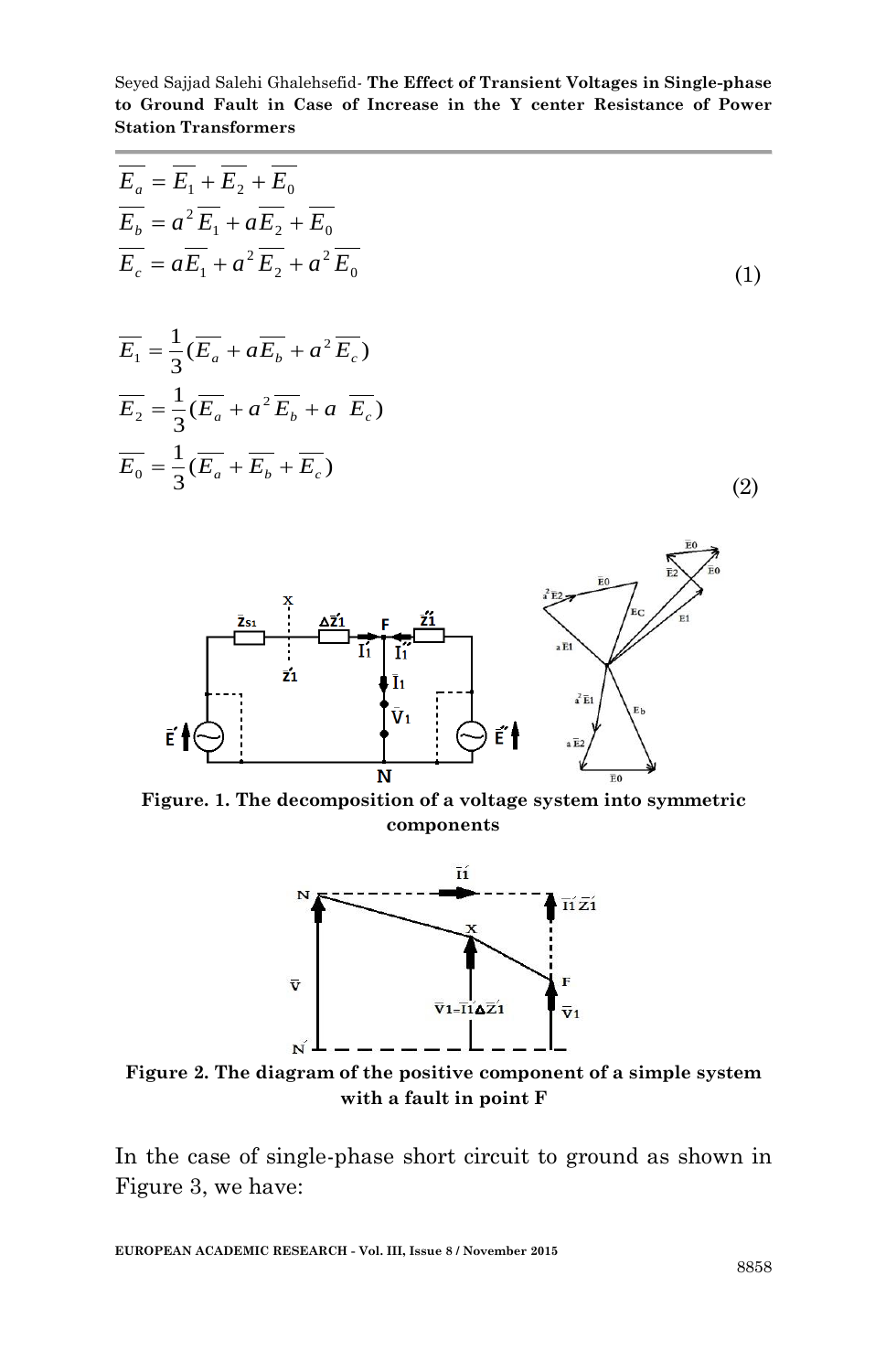Seyed Sajjad Salehi Ghalehsefid*-* **The Effect of Transient Voltages in Single-phase to Ground Fault in Case of Increase in the Y center Resistance of Power Station Transformers**

|                   | $Va = 0$ $Ia = IF$ |     |
|-------------------|--------------------|-----|
|                   | $Vb = ?$ $Ib = 0$  |     |
| $Vc = ?$ $Ic = 0$ |                    | (3) |



**Figure. 3. Single-phase short circuit to ground**

$$
I_a = I_{a1} + I_{a2} + I_{a0} = I_F
$$
  
\n
$$
I_b = a^2 I_{a1} + aI_{a2} + I_{a0} = 0
$$
  
\n
$$
I_c = aI_{a1} + a^2 I_{a2} + I_{a0} = 0
$$
  
\n(4)

Solving the above equations yields:

$$
I_F = 3I_{a1} = 3I_{a2} = 3I_{a0}
$$
  
\n
$$
V_a = V_{a1} + V_{a2} + V_{a0} = 0
$$
\n(5)

According to the equation (5) the short-circuit state equivalent circuit in Figure 3 will be in accordance with Figure 4



**Figure. 4. Equivalent circuit of a single-phase short circuit to ground**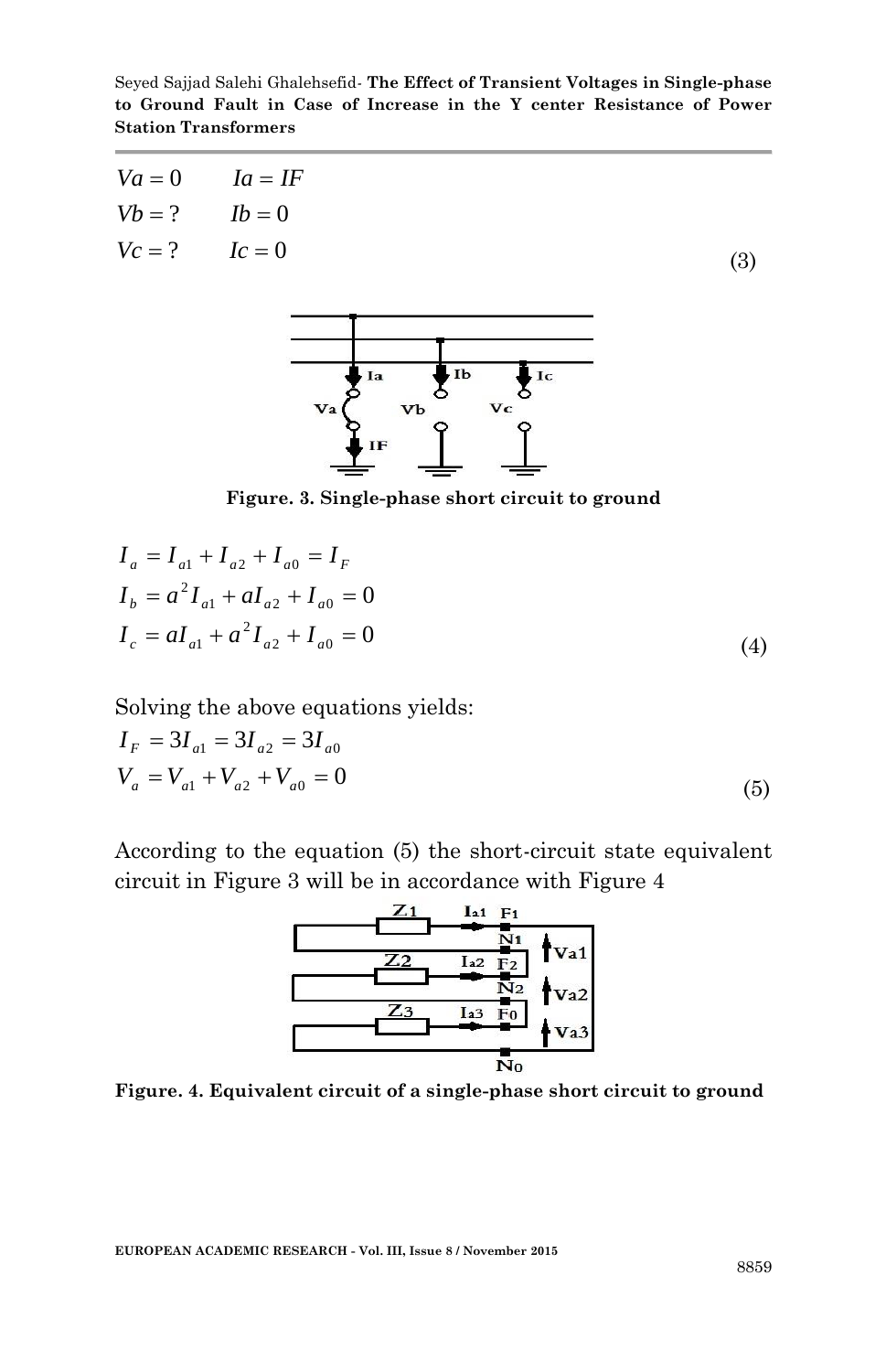Now we can simplify the Figure 4 as the following circuit.



**Figure 5. Simplify Equivalent circuit of a single-phase short circuit to ground**

According to Figure 5:

$$
I_{a1} = I_{a2} = I_{a0} = \frac{E}{Z_1 + Z_2 + Z_3}
$$
  

$$
IF = 3I_{a0} = \frac{E}{Z_1 + Z_2 + Z_3}
$$
(6)

And  
\n
$$
V_{a1} = E - I_{a1}Z_1 \t V_{a2} = -I_2Z_2 \t V_{a0} = -I_{a0}Z_0
$$
\n(7)

Thus the numerical value of phases B and C voltages will be equal to equations 8 and 9 (Khedarzadeh. 2004).

$$
|Vb| = \frac{\sqrt{3}(Z_0 + Z_2)}{Z_1 + Z_2 + Z_3} E
$$
  
\n
$$
|Vc| = \frac{\sqrt{3}(Z_0 + Z_2)}{Z_1 + Z_2 + Z_3} E
$$
  
\n(8)

Equations 8 and 9 show that the normal phases at short circuit phase to ground situation will increases as equal as the rated voltage.

### **3. HAVANIROOZ POWER STATION**

For the case study, Havanirooz Power Station as one of the subsets Khuzestan Regional Electricity Company was selected. The station was operated in 1976 and had three transformers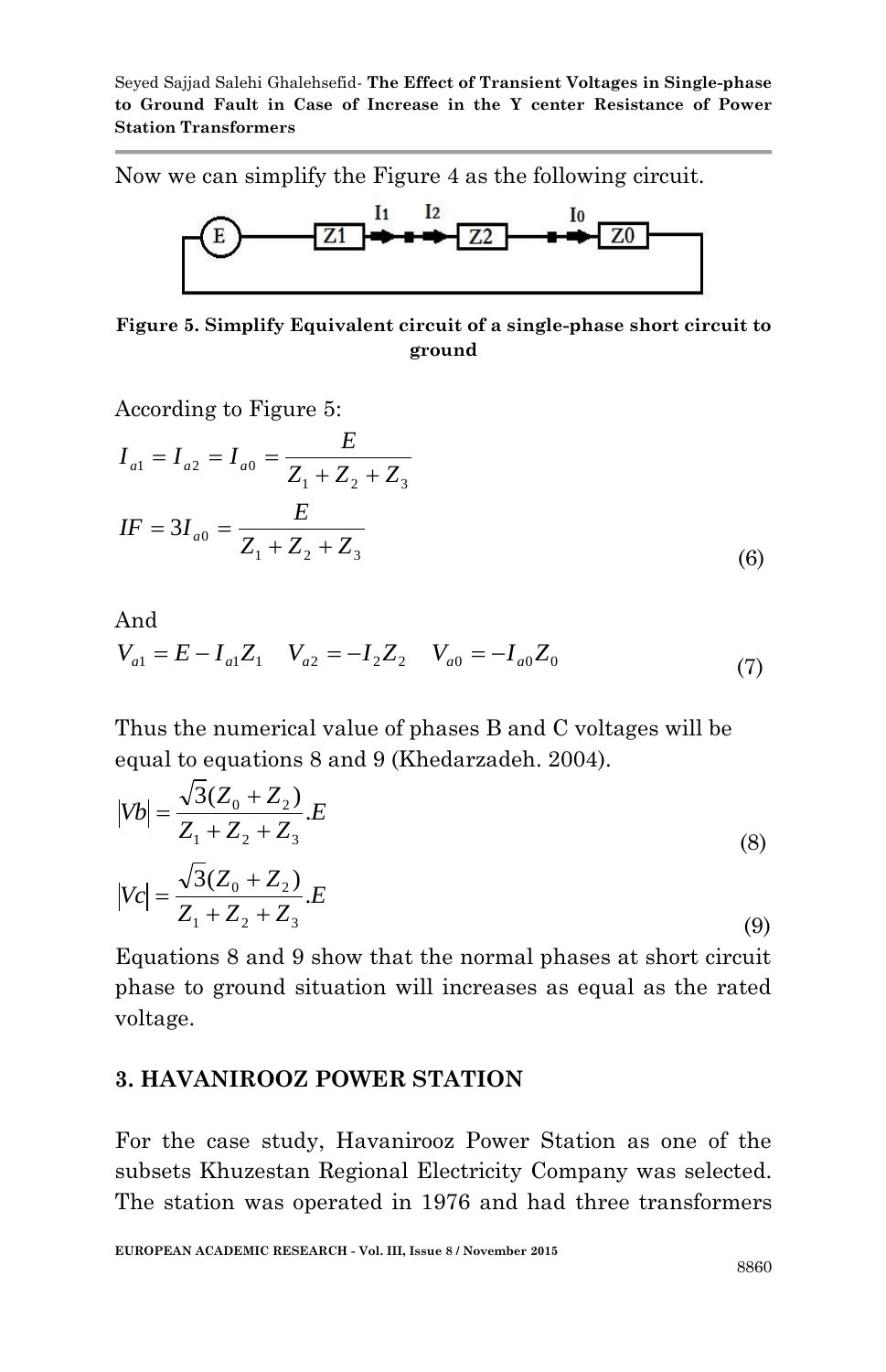with 27 MVA power which has a total of 9 distribution feeders with 11 kV voltage level. Figure 6 shows the performance of the breakers in Havanirooz Power Station. According to the statistics the station is faced with 360 times of switching in its breakers which is a relatively high and worrying rate. According to Figure 7, about 44 percent of the performance of the relays in this station is related to single-phase short circuit to ground.



**Figure. 6. The performance of Havanirooz Power Station breakers from 2009 to 2014**



**Figure. 7. The performance of Havanirooz Power Station relays**

2 of three transformers in Havanirooz Power Station are relatively old. These transformers are built and installed in 1981 in the station. Y center transformer connections that are presented in Figure 8 suffer from oxidation, reduced quality and increased resistance due to long life, high temperature,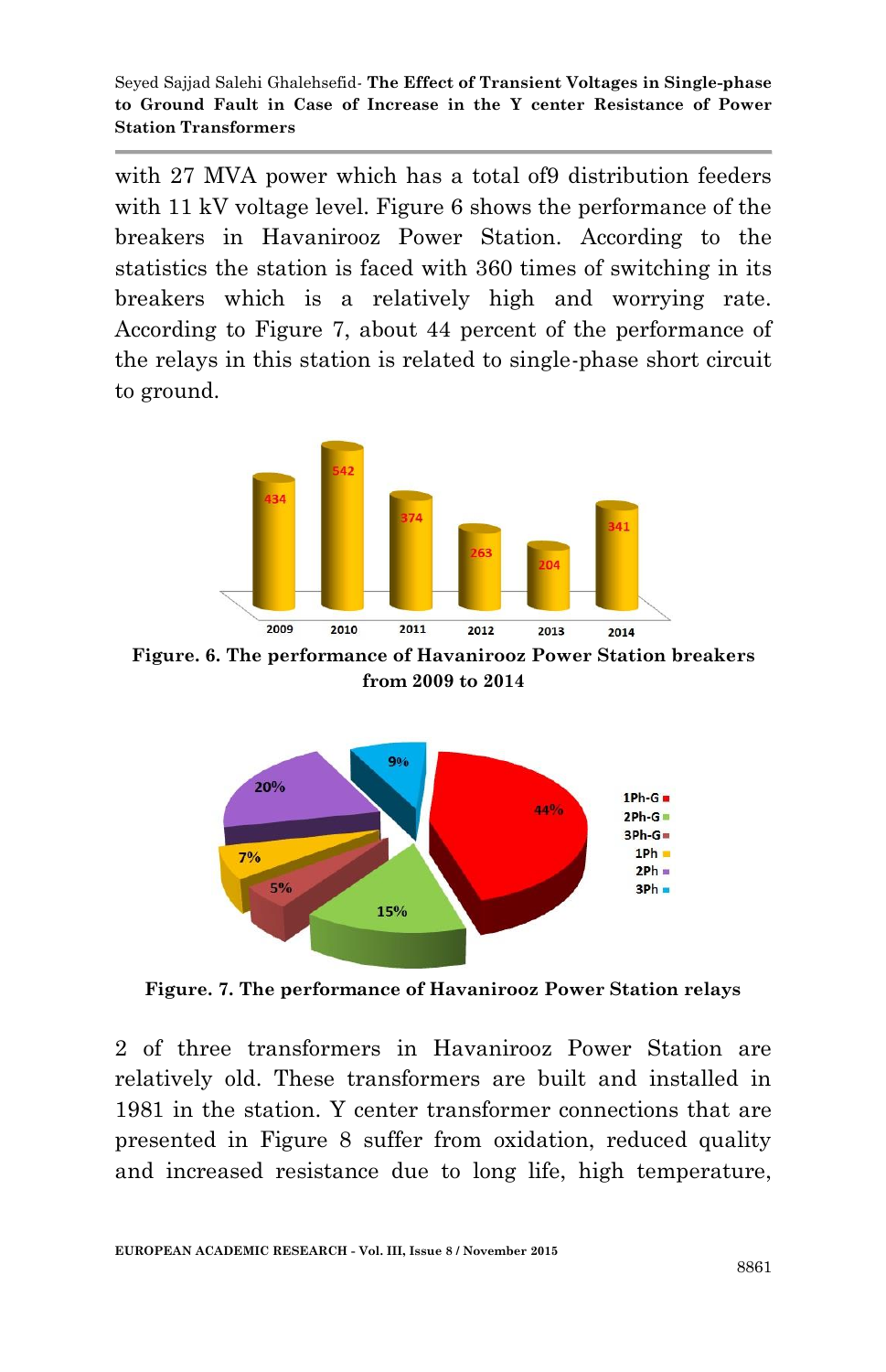lack of proper installation and toxic and corrosive gases from oil and gas wells.



**Figure. 8. The oxidationand reduced quality of Havanirooz Power Station earthing system**

# **4. ANALYZING THE EFFECT OF TRANSIENT VOLTAGES IN SINGLE-PHASE TO GROUND FAULT IN CASE OF INCREASED RESISTANCE IN HAVANIROOZ POWER STATION Y CENTER TRANSFORMERS**

To investigate the effect of transient voltages on single-phase to ground fault in Havanirooz Power Station EMTP/WORK is used. The whole Havanirooz Power Station and its feeders were simulated by the software EMTP/WORK. Phase to ground fault has been created from each transformer on a feeder with high consumption and less length to create more severe effects in terms of short circuit. First, assuming that the resistance of the Y center of all three transformers is less than 2 ohms and in perfect condition, we created single-phase short circuit on the sample feeders the results of which are shown in Figure 9. In this simulation single phase fault was caused on phase C and the overvoltage was analyzed and phase B was selected.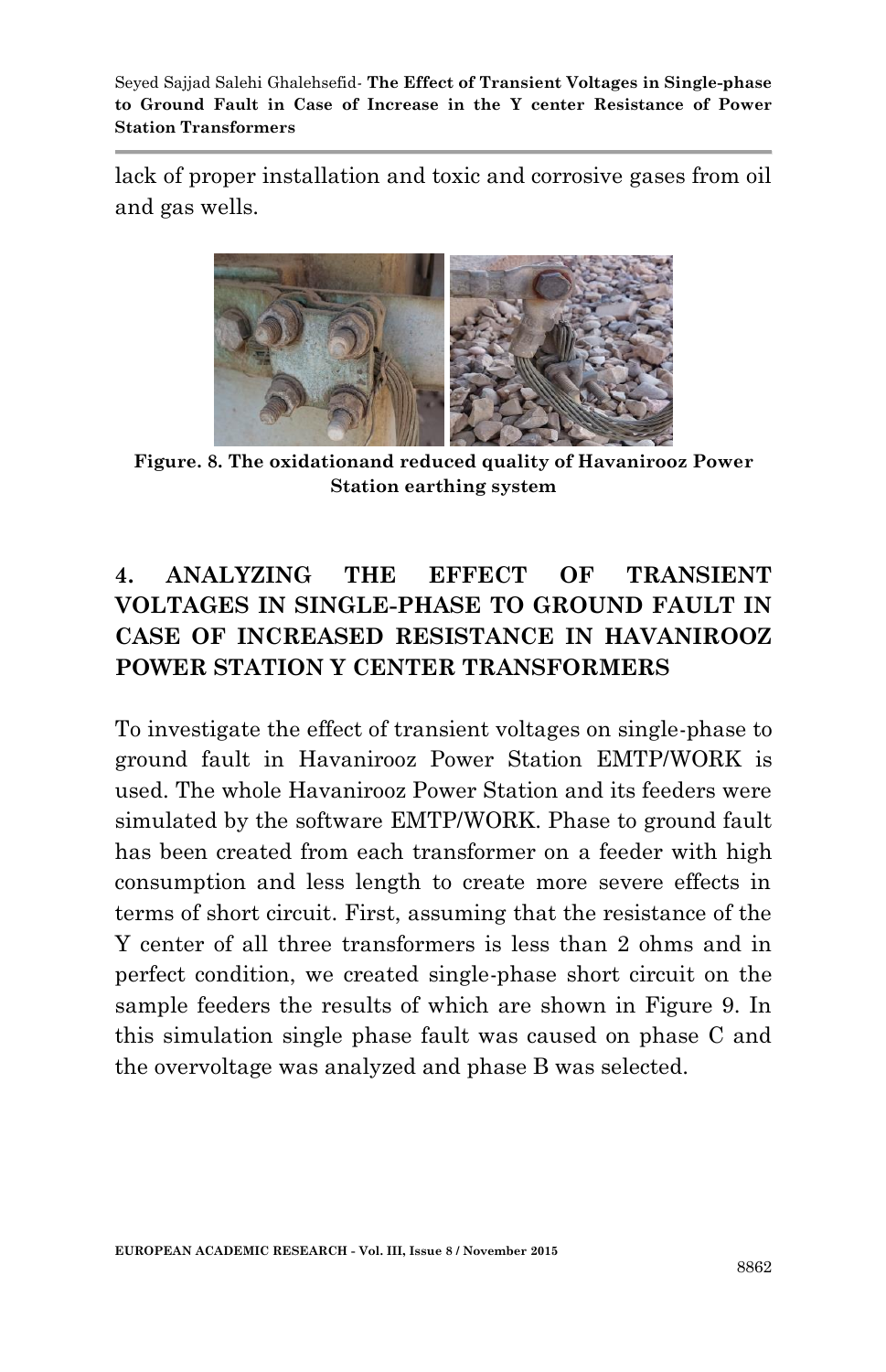

**Figure. 9. Overvoltage created on the normal phases and the Y center of the transformers at the time of single-phase to ground short circuit in Y center resistance less than 2 ohms**

The over voltage created in normal phases is increased by the distance between the fault location and station and the consumed load. Of the transformer Y center during singlephase to ground short circuit about some kV reverse pulse the voltage is induced that by reducing this fault this overvoltage is attenuated. According to Figure 9, the average over voltage in normal phases in all three transformers at 11 kV line becomes 19.2 kV and average over voltage induced in transformer Y centers of this station is about 3 kV.

As mentioned previously to deal with the creation of over voltage in normal phases in case of single-phase to ground short circuit, they reduce transformer Y center resistance. But the increase in longevity or lack of proper installation of the earthing system and even other factors can increase Y center transformer resistance in operation and in case of single-phase to ground short circuit the overvoltage created in the normal phases is significantly increased and can cause severe damage to station insulation. Figure 10 presents the overvoltage of the normal phases and the Y center at three transformers in Havanirooz Power Station when the Y center transformers' resistance is increased several times.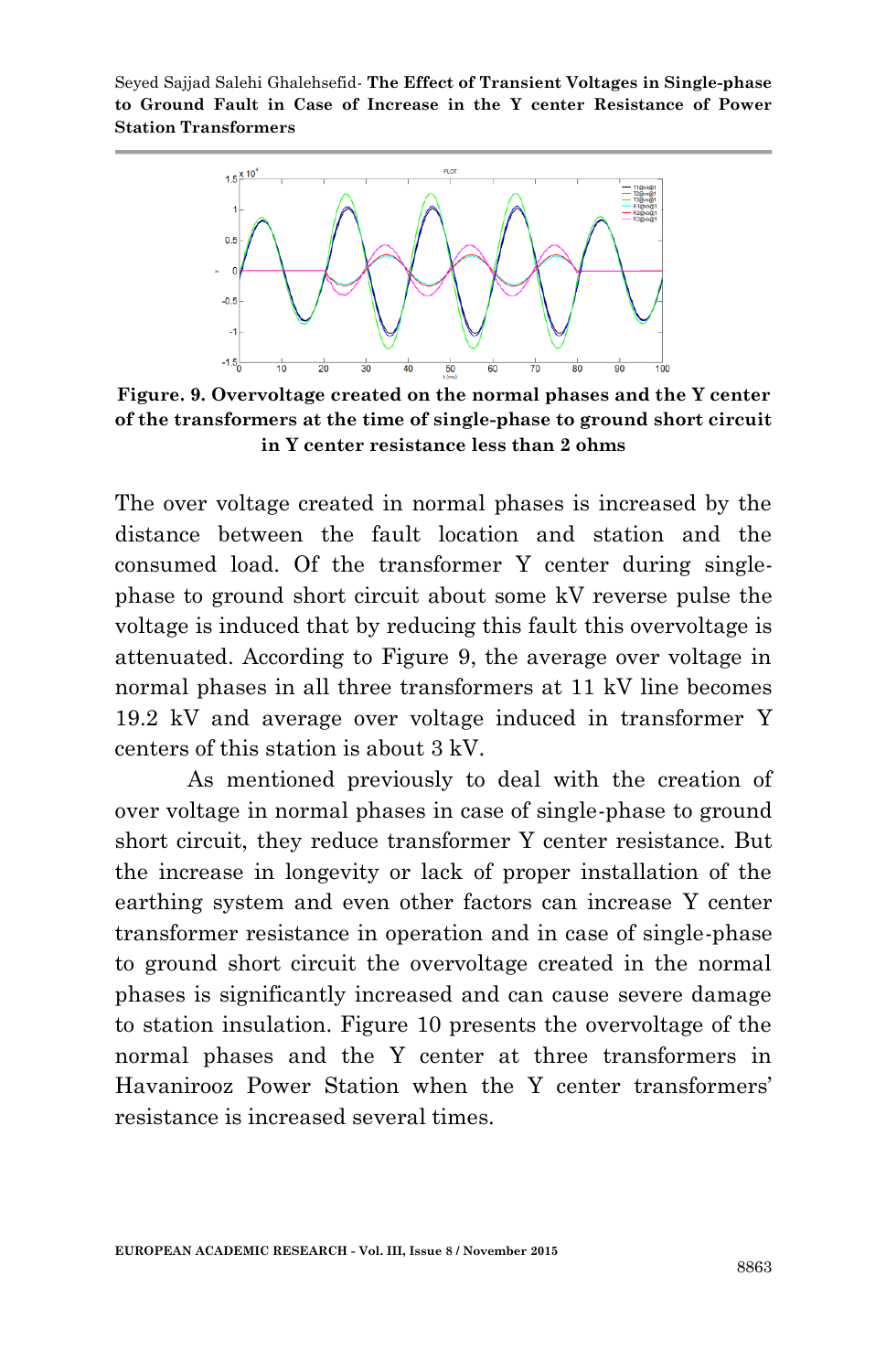

**Figure. 10. overvoltage created on the normal phases and Y center of transformers at the time of single-phase to ground short circuit in Y center resistance of more than 2 ohms**

According to Figure 10 average normal over voltage of normal phases in all three transformers in such case was 22.7 KV and the average induced overvoltage in Y center of transformers is about 22.7 kV.

For a closer look at this issue for each 1 ohm of increased resistance in Y center of transformers in Havanirooz Power Station the created overvoltage in normal phases and Y centers in single-phase to ground short circuit was analyzed and the results are presented in Figures 11 and 12. According to the diagrams provided in the mentioned Figures it can be easily found that increasing earthing resistance of the Y center of transformer can lead to increased over voltage in normal phases and induction in the earthing system of the transformers at the time of single-phase to ground short circuit.



**Figure. 11. over voltage created in the normal phase of the transformers in Havanirooz Power Station**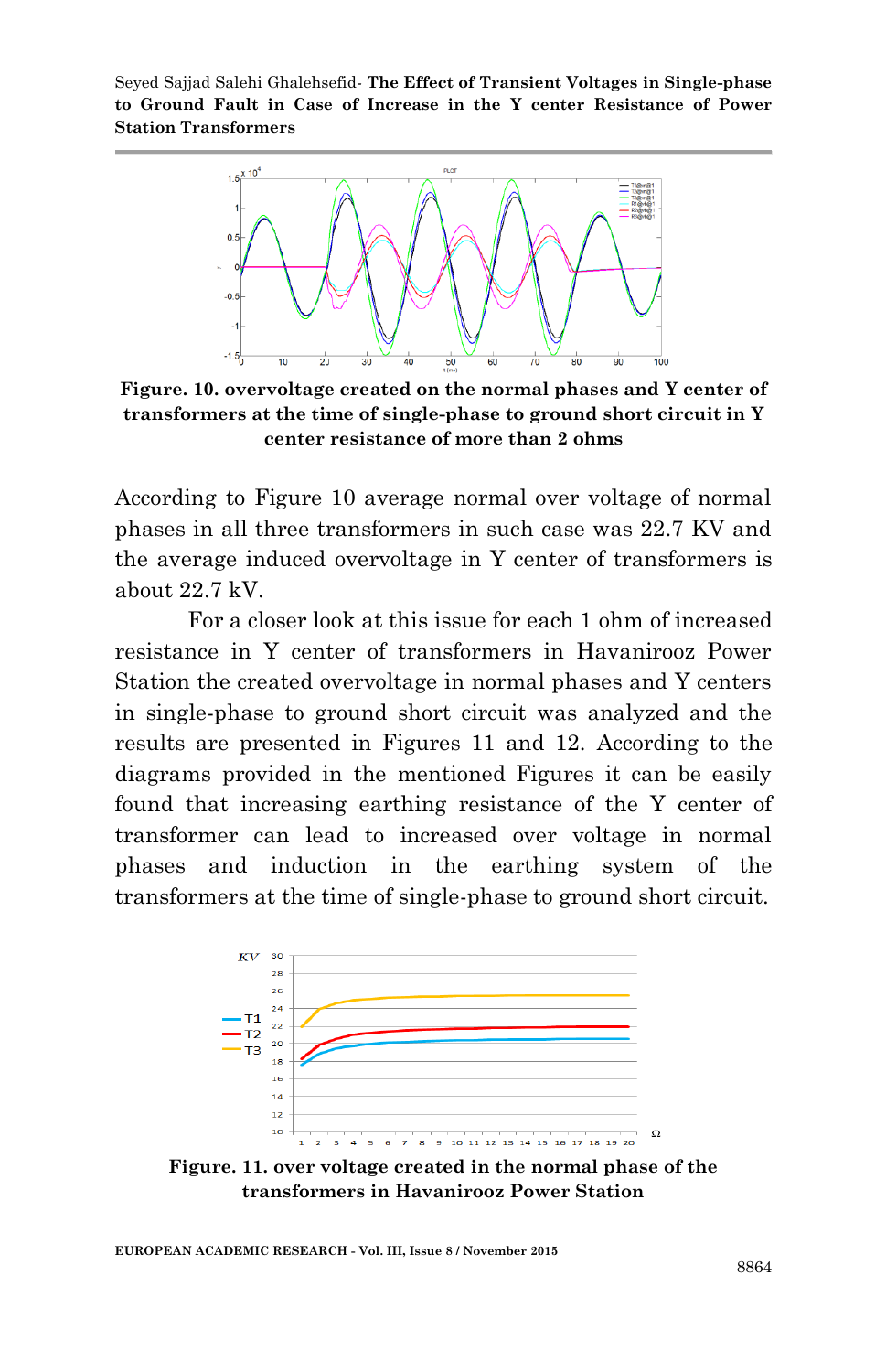

**Figure. 12. over voltage induced in the earthing system of the transformers at Havanirooz Power Station at different levels of resistance of their Y center**

#### **5. RESULTS**

The earthing system of Havanirooz Power Station connected to Y center of the transformers is 35 years old. At that time in order to create the earthing they used salt and coal soil which was washed away during the winter and it led to the increased resistance in earthing system. With the increase in resistance, in case of single-phase to ground short circuit the voltage of normal phases exceeded the common situation which was equal to the rated voltage by the increase in resistance in Y center of the transformer while at the earthing center of the transformers a significant voltage in induced which is followed by the destruction of the earthing system of the transformers. The results show that if the Y center resistance in all transformers is increased from 2 ohms to 3 ohms, the overvoltage created in normal phases at single-phase to ground short circuit is an average 650v higher than the normal condition which is equal to the rated voltage. However, increasing the resistance to 4 Ohms is followed by an overvoltage of 1 kV. At the voltage of over 4 ohms the slope of over voltage is reduced and finally at the resistance of 20 ohms this over voltage at normal phases is about 8% more than the time that the resistance of Y center of transformers is 2 ohms. The same is true regarding the induced voltage in the Y center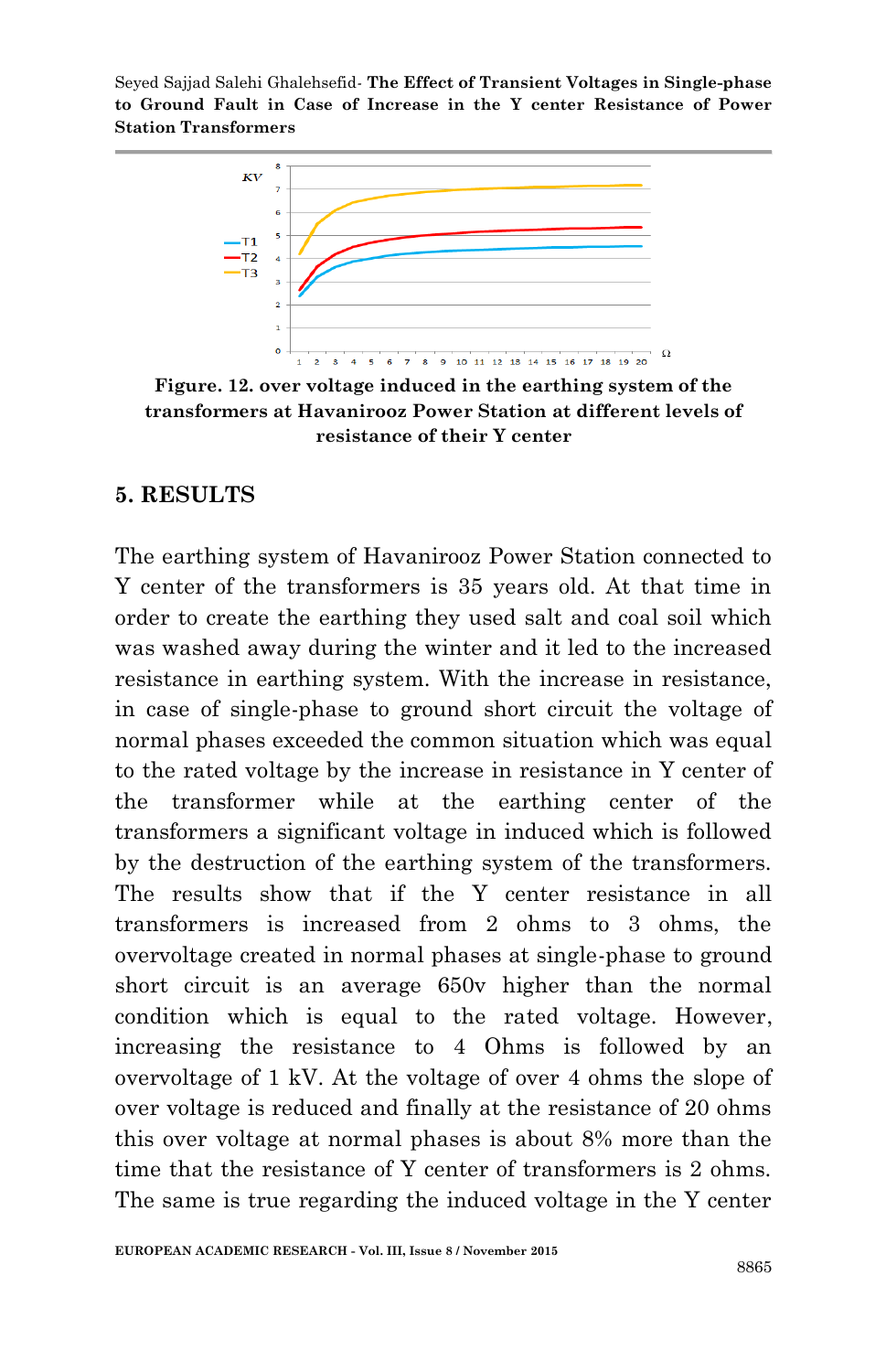of transformers. If preventive measures such as annual testing of the station and modern methods such as the use of bentonite instead of salt and coal soils are not applied, this over voltage can cause damages to the station insulation.

# **RESOURCES**

- Mousavi, K. Hosseinian, H. Abedi, M. (1998). "Modeling and simulation of single-phase arc on short circuit lines," Thirteenth International Conference on Electricity.
- Shojaee, A. Ghadimi, R. Alipoor, K. Talebi, J. (2012). "short circuit stability and load flow of hydropower DG in electricity distribution network of Iran," regional conference of Syrdan.
- Azizian, D. Vakilian, M. Feiz, J. (2012). "a new non-linear circuit for short circuit and no-load calculations in dry tensile four-coil transformer," the twenty-seventh International Conference on Electricity.
- Moghaddam, P. Modir Shanehchi, MH. (1993). "a short circuit calculations for distribution networks," the eighth International Conference on Electricity.
- Karimi, E. Aqtarnya, F. Pooraqababa, R. (2007). "changing the network configuration to reduce the level of short circuit," the twenty-second International Conference on Electricity.
- Roghanian, H. Poormand, M. Khaleghi, Sh. Kargar, Sh. (2004). "Reducing the level of ground short circuit in Bahmani and Boudar of Bushehr stations," Nineteenth International Conference.
- Nasiri, A. Brahmandpoor, H. (2006). : the reduced level of short circuit in Ramin power plant.
- Khedarzadeh, M. Mortajei, M. Safar noorallah, A. Hamedani Gulshan, ME. (2004). "Fundamentals of Power